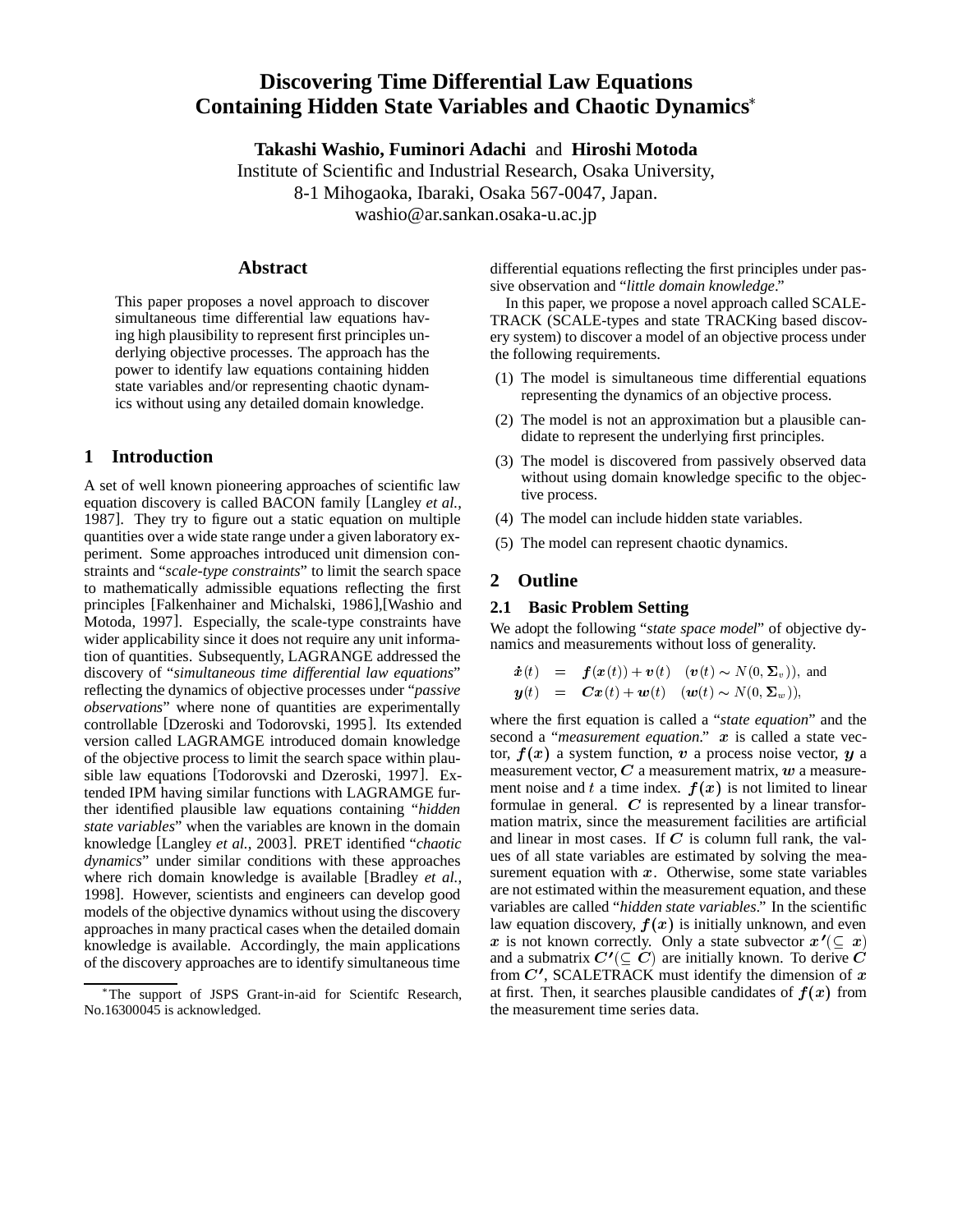### **2.2 Entire Approach**

The entire approach of SCALETRACK is outlined in Figure 1. Given a set of measurement time series data, the dimension of  $x$  is identified through a statistical analysis called "*correlation dimension analysis*" [Berge *et al.*, 1984]. For each element of  $y$ , its time trajectory is mapped to a phase space constructed by time lagged values of the element, and the degree of freedom, *i.e.*, the dimension of  $x$ , embedded in the time trajectory is estimated by computing the sparseness of the trajectory in the space.

Once the dimension is known, all possible combinations of scale-types of the elements in  $x$  are enumerated based on scale-type constraints, the known measurement submatrix  $C'$ and the scale-types of the elements in  $y$ . The representative scale-types of quantities are ratio scale and interval scale. The examples of the ratio scale quantities are physical mass and absolute temperature where each has an absolute origin, while the examples of the interval scale quantities are temperature in Celsius and sound pitch where their origins are not absolute and arbitrary changed by human's definitions. Due to these natures, the quantitative relations among the quantities are strongly constrained [Luce, 1959], and these constraints are used to determine the scale types of the elements in  $x$ from  $y$ . After every combination of the scale types in  $x$  is derived, the candidate formulae of a state equation are generated for each combination based on "Extended Product Theorem" [Washio and Motoda, 1997] limiting the admissible formulae of the equation based on the scale-type constraints.

Subsequently, through a set of state tracking simulations called "SIS/RMC filter" on the given measurement time series data, the parameter values and the states in every candidate state equation are estimated [Doucet *et al.*, 2000]. This state tracking has many advantages comparing with the other nonlinear state tracking approaches such as the conventional Extended Kalman Filter [Haykin, 2001] and the qualitative reasoning based PRET [Bradley *et al.*, 1998]. The former using the linearization of the state equations does not work well when the equations include some singular points and/or some state regions having strong sensitivity to the tracking error. The latter faces a combinatorial explosion of qualitative states when the dimension and/or the complexity of the state space structure are high. In contrast, SIS/RMC filter does not require any approximation to be spoiled by the singularity and the strong nonlinearity, and does not face the combinatorial explosion of the states to be considered, because it tracks the state probability distributions by using its direct and sequential Monte Carlo integration within Bayesian framework. In our approach, the estimated parameter values are rounded off to integers when the values are close enough to the integers within the expected estimation errors, since the parameters tend to be integers in many physical processes. Finally, some state equations providing highly accurate tracking in terms of "*Mean Square Error* (MSE)" are selected as the plausible candidates of first principle based and dynamic state space models of the objective process.

#### **2.3 Implementation**

The evaluation of candidate state equations by the SIS/RMC filter is the most time consuming step. Any search can not



Figure 1: Outline of Entire Approach.

Table 1: Basic Performance.

| case       |                      | ct(h) | $\sigma_w$ |     |     |     |     |
|------------|----------------------|-------|------------|-----|-----|-----|-----|
|            | $(\sigma_w = 1.0\%)$ |       | v.⊥        | U.O | ن . | 4.U | 5.U |
| RR         |                      | 1.J   |            |     |     |     |     |
| <b>RRH</b> | 2.21                 | 5.5   |            |     |     |     |     |
| RI         | 2.19                 | 4.U   |            |     |     |     |     |
|            |                      | ر.ر   |            |     |     |     |     |

be skipped, since the search space is nonmonotonic. We experienced that one run of stand alone SCALETRACK to discover a simple state equation took more than a month even if we used an efficient algorithm. Accordingly, the current SCALETRACK introduced a simple grid computing framework using a PC cluster consisting of a control server and 10 personal computers where each has an Athlon XP 1900+ (1.6 GHz) CPU and 2GB RAM. The server computes the first three steps and then allocates the task to evaluate 10% of candidate state equations to each computer. Because this task is mutually independent, and occupies the most of computation in SCALETRACK, this implementation accelerates the run speed almost 10 times.

#### **3 Result**

#### **3.1 Basic Performance Evaluation**

The evaluation is made in terms of scale-types of state variables, hidden state variables and measurement noise levels by using the following two dimensional artificial formulae.

$$
\left. \begin{array}{rcl} \dot{x}_1(t) & = & x_1(t)x_2(t) \\ \dot{x}_2(t) & = & -0.5x_2(t) \end{array} \right\} RR,
$$

where  $y_1 = x_1$  and  $y_2 = x_2$  are ratio scale.

$$
\begin{array}{lcl} \dot{x}_1(t) & = & 0.4x_1(t)(x_2(t)+0.2) \\ \dot{x}_2(t) & = & -0.1(x_2(t)+0.6) \end{array} \bigg\} \, RI,
$$